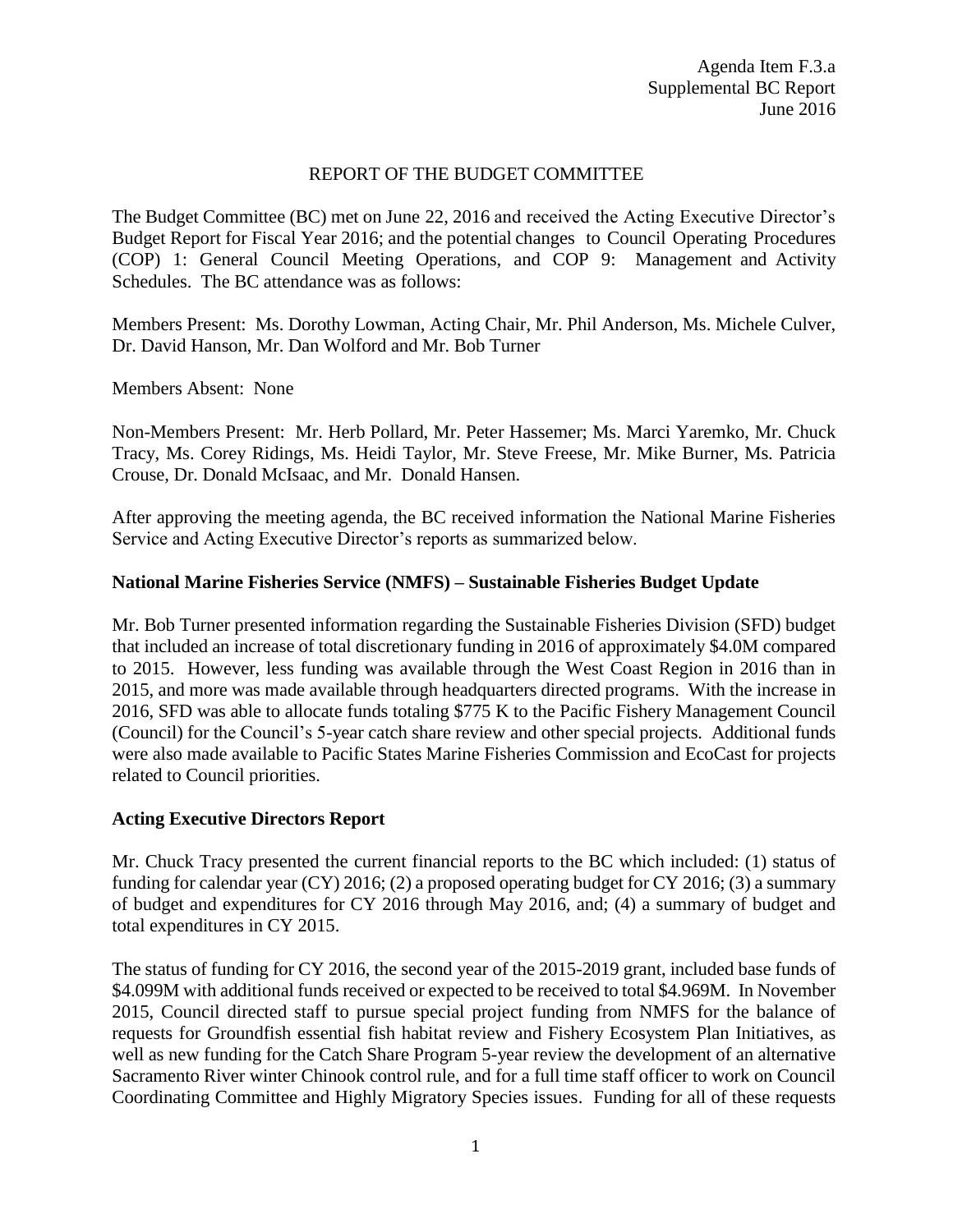have been received or are expected in the near future with the exception of the staff officer.

Based on the Council guidance from November 2015 and cost and program updates since then, Mr. Tracy presented the BC with a proposed CY 2016 operational budget of \$4,831,268. This amount is about 1 percent above the November 2015 adopted provisional budget, and now includes the addition of CY 2016 expenses for the Catch Share Program Review. This budget also includes travel and other cost updates as customary between the provisional and recommended operational budget.

Mr. Tracy reported that expenditures of the proposed CY 2016 budget are proceeding within normal expectations for the first five months of the year.

Mr. Tracy reported that expenditures of CY 2015 were approximately 88 percent of the operational budget. The 12 percent balance of CY 2015 funding will be spent this year on remaining special projects that were expected to continue and some purchases of supplies and equipment that were originally planned for CY2015.

# **Additional Matters**

The BC discussed the draft language regarding the Budget Committee Membership for Council Operating Procedure (COP) 1 and COP 9 - Financial Management Activity Schedule Guidelines. Relative to COP 1, the BC discussed membership being composed of no more than seven *voting* members of the Council to avoid having a quorum present on the BC, and to specify that there be one *voting Council* member from each state. The BC was also interested in maintaining the diversity of the BC in terms of agency and appointed seats..

The BC noted that the Council term for one of the existing BC members ends before the September council meeting and discussed maintaining the full BC membership for the September Council meeting. The BC did not feel any discussion of the proposed changes to COP 9 were necessary.

#### **Budget Committee Recommendations**

The Budget Committee unanimously passed the following motions to recommend to the Council:

- 1. Request and maintain a full membership on the Budget Committee for the September 2016 Meeting. The Council Chair will take recommendations and appoint new members prior to the September BC meeting, with officers to be elected at the September meeting.
- 2. Approve a CY operating budget of \$4,831,268.
- 3. Make two changes to Agenda Item F5, Attachment 1 COP 1: •Budget Committee shall be composed of Council Members or Council-member designees and have no more than seven voting members. •One voting member from each state, which could be an agency director/designee, an obligatory or at-large appointee. The Council Chair could serve as one of these members;
- 4. Budget Committee requests staff report estimates of the basic costs to hold five Council meetings per year and the costs to send members to the CCC Meetings at the September BC meeting.